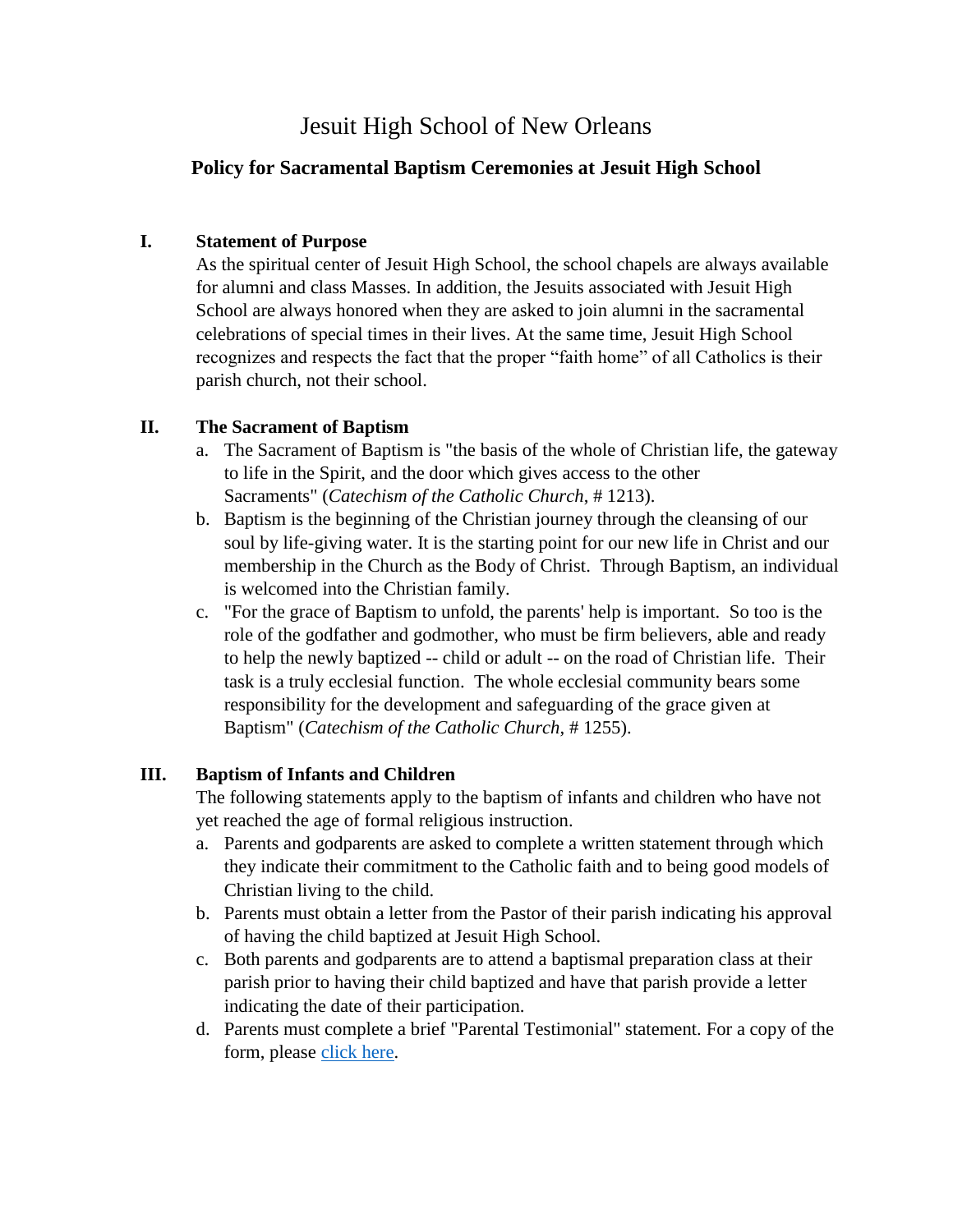- e. If the priest doing the baptism does not have faculties from the Archdiocese of New Orleans, he must obtain a letter of good standing from his diocese or religious order. That letter should be sent to your appointed sacristan at Jesuit High School in advance of the scheduled baptism.
- f. Parents are expected to choose either one or two godparents (sponsors).
- g. The role of a godparent is to help a child, along with the parents, lead a Christian life in harmony with baptism. The Catholic Church makes a distinction between a sponsor (godparent) and a witness.
- h. To be admitted to the role of godparent, one must:
	- *i.* be a Roman Catholic, at least 16 years of age, in good standing with the Church
	- *ii.* have received the three sacraments of Baptism, Eucharist, and Confirmation
	- *iii.* lead a life in harmony with the faith of the Church.
- i. Each godparent must complete a brief "Godparent Testimonial" statement. For a copy of the form, please [click here.](https://www.jesuitnola.org/site/wp-content/uploads/2019/09/ARNO-Godparent-Testimonial-for-the-Sacrament-of-Baptism.pdf)
- j. It is customary to have two Catholic sponsors, one male and one female, but if parents choose only one godparent according to the above criteria, they may also choose a "Christian witness" as an additional person who, as a non-Catholic baptized and practicing Christian, observes and attests to the faith commitment of the child's parents.

## **IV. Chapel**

- a. Baptism ceremonies are restricted to the Holy Name of Jesus Chapel, more commonly referred to as the small chapel.
- b. The chapel is sacred place and should be treated as such. Its use is allowed with the understanding that its preservation will be honored. You are kindly asked that all of those involved in the ceremony know and will be respectful of the guidelines that have been established.
- c. All guests are asked to respect the sanctity of the chapel with reverent behavior and a quiet manner.
- d. The small chapel is located on the 2nd floor of the administration wing and has one (1) entrance from Banks St. through the switchboard (receptionist). There is elevator access in the stairwell nearest the switchboard.
- e. The small chapel can adequately hold 56 adults in the pews. Any larger number results in uncomfortable crowding. There are additional dedicated seats on the altar for the celebrant(s).
- f. The altar, pews, benches, etc. may not be moved.